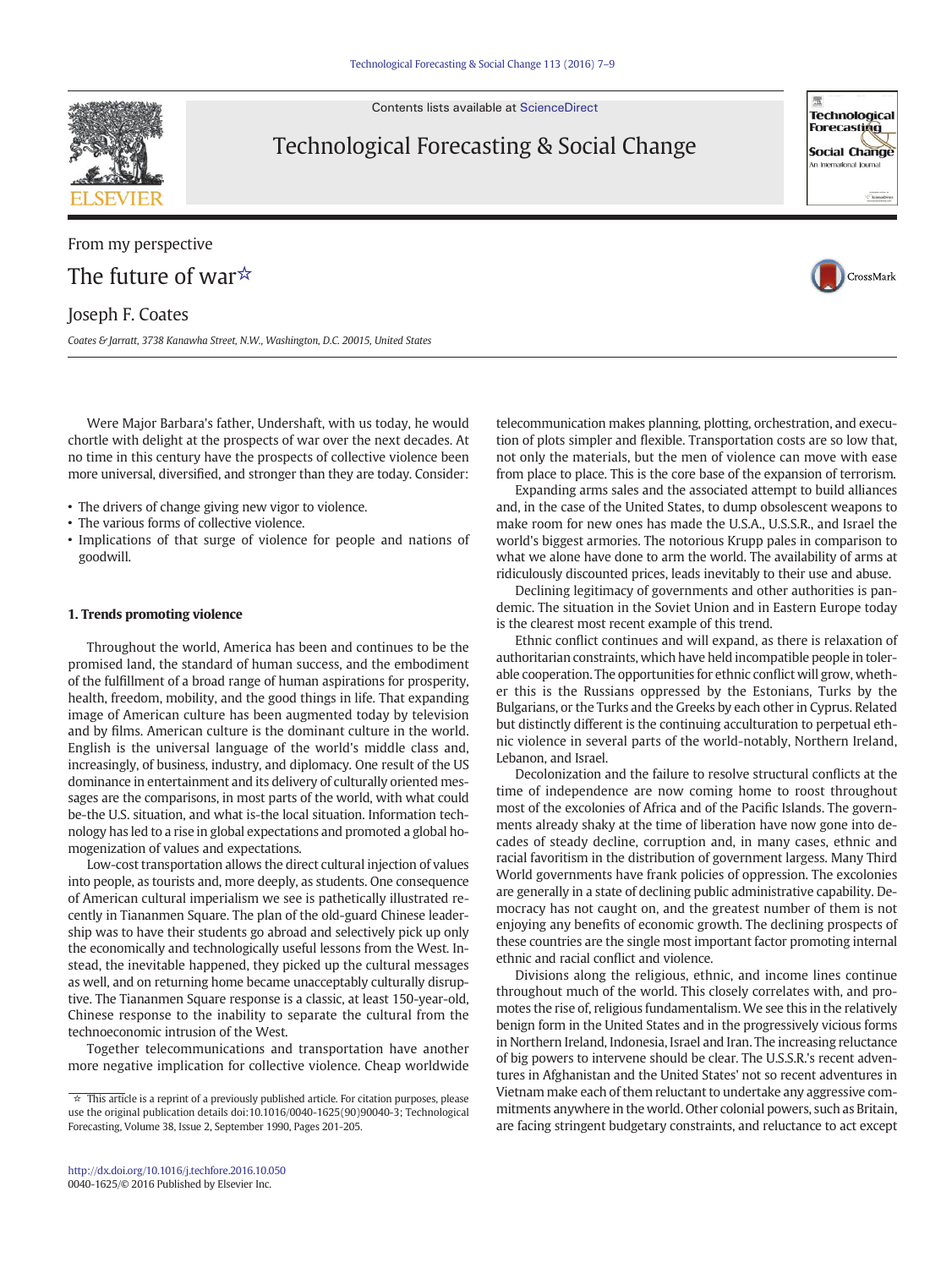under the most extreme provocations, as with the Falkland Island episode.

The simple rise in the number of nations-some 163 at present countalone makes clashes more likely. The border promotes two kinds of movements-movements toward further scission, with dissident internal groups wishing to split off, and the irredentists' movements pushing toward groups overlapping national boundaries to come together. The rise of the United Nations as a positive peace-keeping force will expand and in the next decade, in my judgment, move to a peace-making role, which it is very unwilling to assume. But as it learns to deal better with peace-keeping and the negotiation sides of conflict, it will undertake relatively minor peace-making ventures, at first. As with any successful enterprise, it will expand.

Relaxation of central Moscow control both of the Russian satellites and, more recently, the entire Soviet Socialist Republic will unleash several forms of internal, collective violence within and among the various ethnic groups. Liberation can rarely be administered or accepted in moderate and measured doses. It almost inevitably goes to the head of the extremists and destroys any possibility or expectations of modest, stepwise expansion of liberty.

Poor economic prospects in individual countries, particularly those in population explosion, will lead to extreme measures along borders or internally that, in turn, will evoke extreme measures for control or containment.

## 2. Forms of collective violence

Nine kinds of traditional, collective violence will become increasingly popular, irredentist and balkenizing movements directed at the same goal of putting ethnic groups in closer cohesion with greater independence will flourish. There will be border conflicts, either skirmishes or outright wars between nations. Coup d'etat, the relatively peaceful turnover of head of state with little or extremely limited violence, will be common. Ethnic conflicts and civil war resulting from the expansion of either the coup d'etat, balkenizing and irredentist movements, or ethnic conflict will flourish. Terrorism, both internal and transnational, and civil unrest with substantial collective violence as we recently witnessed in Azerbaijan will be widespread. Finally, insurrectioncollective violence to change some policy of the central government, and different from civil war-will be seen in five continents.

There will also be two new forms of violence. We anticipate that in the next decade several countries will go into a form of international receivership. Utter chaos with the total failure of central legal authority will force international collective action to move in to stabilize the situation. The likely and obvious candidates for this are Haiti, numerous minor South Pacific republics, and, most interesting to speculate about, Colombia. The second form of a new collective violence will involve some novel applications of nuclear materials. We see this in three distinct forms: The first is the distribution of radioactive materials in nonnuclear explosive devices by techniques varying from traditional bomb blasts to the equivalent of crop dusting to contaminate a population or a region. Second, we see an occasional weapon being lobbed by one small power at another small power. Since about a dozen countries now have nuclear weapons and materials, the abuse potential will shift from U.S.A.-U.S.S.R.-China to one of the other bomb holders. Finally, one can anticipate terrorist action destroying either a civil (nuclear power plant) or military (weapons facility) installation, thereby releasing large amounts of nuclear material.

## 3. Sites of collective violence

This brief essay is too limited to go into the details on a country-bycountry or even region-by-region basis, so let me use a tabulation of emerging conflicts and allow the reader to work out the details. On the left in Table 1 is a sample of regions and individual countries. Across its top are the eleven forms of conflict. This table deals with the high

#### Table 1

The future of collective violence, 1990–2010.

| Irredentists           |  |  |  |  |  |  |  |  |  |   |  |
|------------------------|--|--|--|--|--|--|--|--|--|---|--|
| Balkenization          |  |  |  |  |  |  |  |  |  |   |  |
| Border conflict        |  |  |  |  |  |  |  |  |  |   |  |
| Coup d'etat            |  |  |  |  |  |  |  |  |  |   |  |
| Ethnic/racial violence |  |  |  |  |  |  |  |  |  |   |  |
| Civil war              |  |  |  |  |  |  |  |  |  |   |  |
| Civil unrest           |  |  |  |  |  |  |  |  |  |   |  |
| Insurrection           |  |  |  |  |  |  |  |  |  |   |  |
| Terrorism              |  |  |  |  |  |  |  |  |  |   |  |
| New nuclear violence   |  |  |  |  |  |  |  |  |  |   |  |
| Receivership           |  |  |  |  |  |  |  |  |  |   |  |
|                        |  |  |  |  |  |  |  |  |  |   |  |
| <b>USA</b>             |  |  |  |  |  |  |  |  |  |   |  |
| Canada                 |  |  |  |  |  |  |  |  |  | ٠ |  |
| Mexico                 |  |  |  |  |  |  |  |  |  |   |  |
| Central Am.            |  |  |  |  |  |  |  |  |  |   |  |
| Brazil                 |  |  |  |  |  |  |  |  |  |   |  |
| Argentina              |  |  |  |  |  |  |  |  |  |   |  |
| Carib. Is.             |  |  |  |  |  |  |  |  |  |   |  |
| Union S. Af.           |  |  |  |  |  |  |  |  |  |   |  |
| Blk. W. Af.            |  |  |  |  |  |  |  |  |  |   |  |
| E. Africa              |  |  |  |  |  |  |  |  |  |   |  |
| N. Africa              |  |  |  |  |  |  |  |  |  |   |  |
| UK                     |  |  |  |  |  |  |  |  |  |   |  |
| Germany                |  |  |  |  |  |  |  |  |  |   |  |
| France                 |  |  |  |  |  |  |  |  |  |   |  |
| Spain                  |  |  |  |  |  |  |  |  |  |   |  |
| E. Europe              |  |  |  |  |  |  |  |  |  |   |  |
| <b>USSR</b>            |  |  |  |  |  |  |  |  |  |   |  |
| Saudi Arabia           |  |  |  |  |  |  |  |  |  |   |  |
| Emirates               |  |  |  |  |  |  |  |  |  |   |  |
| Iran                   |  |  |  |  |  |  |  |  |  |   |  |
| India                  |  |  |  |  |  |  |  |  |  |   |  |
| China                  |  |  |  |  |  |  |  |  |  |   |  |
| Indonesia              |  |  |  |  |  |  |  |  |  |   |  |
| Philippines            |  |  |  |  |  |  |  |  |  |   |  |
| Korea                  |  |  |  |  |  |  |  |  |  |   |  |
| Japan                  |  |  |  |  |  |  |  |  |  |   |  |
| Bangladesh             |  |  |  |  |  |  |  |  |  |   |  |
| Australia              |  |  |  |  |  |  |  |  |  |   |  |
|                        |  |  |  |  |  |  |  |  |  |   |  |

probability of collective violence, not the very low probability of general war or nuclear strategic war. There is no universal remedy. Many of the remedies to the conflicts are, themselves, extremely unsatisfactory since they convert collective violence into individual violence and ambiguous personal fear. For example, in several Latin American and African nations, a fascistic takeover by the military can carry many of those countries into the situation of Haiti under Papa Dot. In other cases, the resolution will come from a definitive resolution of a conflict-one side or the other will win the war.

We can expect a number of border conflict situations. For example, the emerging conflict between the United States and Mexico will result from the uncontrollable population growth in Mexico and is dismal economic prospects, which will create a flood of pressure for illegal movement into the Unites States. Ultimately, the U.S.A. will close the border violently and effectively, and keep it closed. Early and effective peaceful control of the U.S.A.-Mexico border is unthinkable in the present political climate. The happy prospect of economic prosperity washing out the bases of many kinds of recent ethnic and religious conflicts is possible in some areas, but not likely in many. For example, with the rise of the European economic community, the Protestant-Catholic conflict in